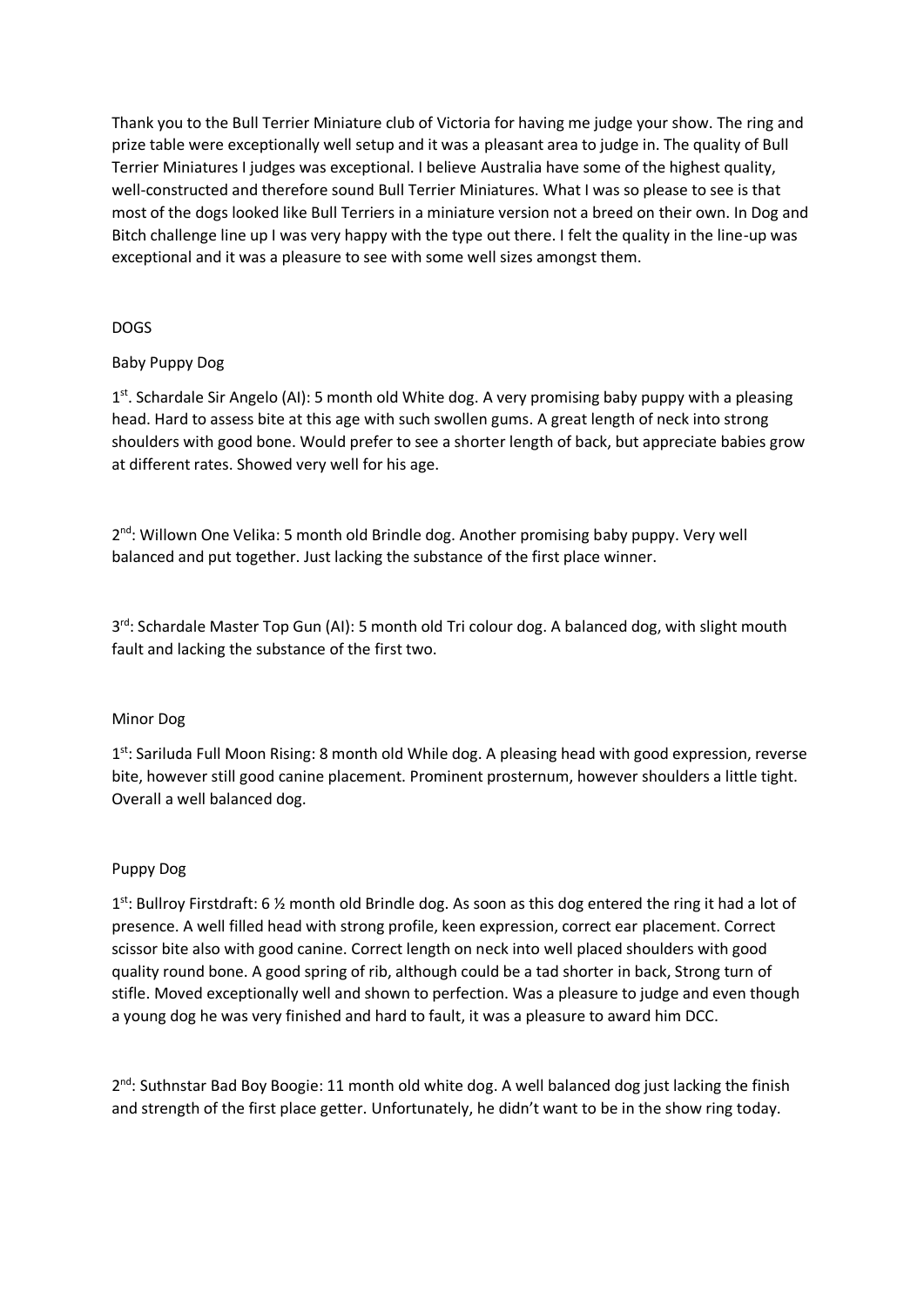## Junior Dog

1<sup>st</sup>: Hulia Geordie Boy: 12 month old Red dog. Pleasing head with good fill and width, although ears set back a bit. A correct scissor bite. A well put together dog, although unfortunately didn't show well today. Moved well coming although would like to see cleaner drive from behind.

2<sup>nd</sup>: Bullalaris Spanky: 15 month old Brindle dog. A taller dog and overall more moderate than first place. A correct scissor bite. Would prefer to see a better lay of shoulder.

3<sup>rd</sup>: Trahern Iti Lil Levendi Levi: 11 month old Brindle dog. A balanced dog, however a much taller dog than the first two. Showed well for his first show.

## Intermediate Dog:

1<sup>st</sup>: Stonesour Denim Moon: 2 1/<sub>2</sub> year old Black Brindle dog. A short compact head with mouth fault. A well filled head. A balanced dog, however would like to see more angled in the front and rear. Good side covering movement however would like to see cleaner movement coming.

## Australian Bred Dog

1<sup>st</sup>: Stardom Gold Rush: 3 <sup>1</sup>/<sub>2</sub> year old Black Brindle. Well filled head and pleasing profile with keen expression, a slight mouth fault. A good clean neck flowing into good shoulder construction. Would like to see a stronger topline. Moved well coming and going and was an obvious RCC winner.

2<sup>nd</sup>: Ch Regakstrike Wonderstruck: just shy 4 year old Red dog. A well balanced dog with good quality bone, however also a bigger dog overall including height. Would like to see a stronger head and tighter feet.

3<sup>rd</sup>: Minibull Mr Pinto: 2 year old Black Brindle. A lovely size small dog, although lacked the strength and substance in head of others. Unfortunately, he didn't want to show today.

# Open Dog

1<sup>st</sup>: Hulia Tigers Eye (AI): Just shy of 4 year old Brindle Dog. A well balanced dog and of pleasing smaller size. Good head with fill and strength. Slight mouth fault. Well constructed in front, however would like to see more reach and drive, and a shorter back.

2<sup>nd</sup>: Schardale Stolen Treasure: 4 1/2 year old Brindle dog. A strong head with nice eye and ear placement. A pleasing balanced dog with quality bone however could be more angled behind.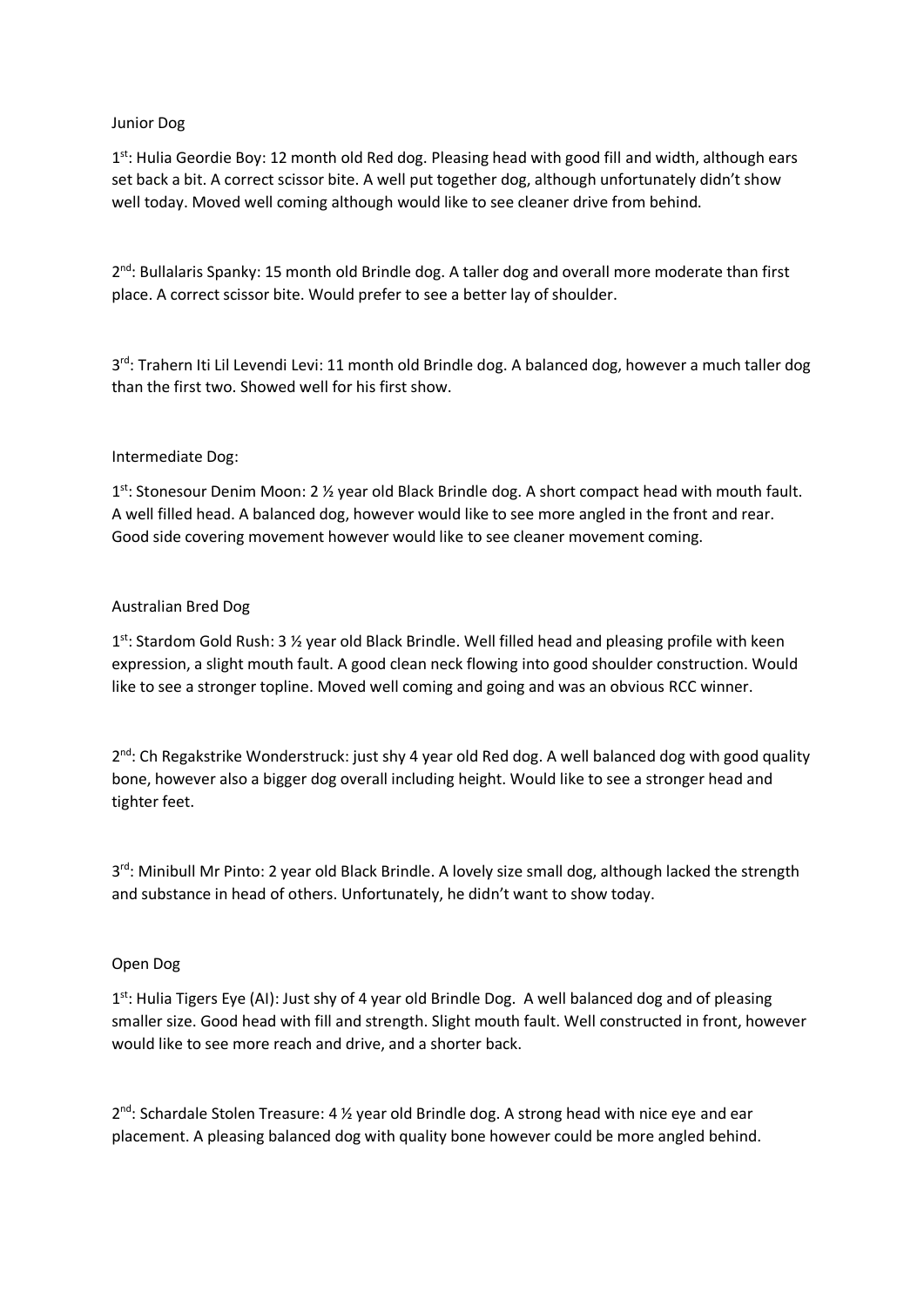3<sup>rd</sup>: Willown Apoplyse Now: 3 year old dog. A well-constructed quality dog however on the taller side compared to the others in the class. Still a pleasing balanced dog.

## **BITCHES**

## Baby Bitch

1<sup>st</sup>: Willown Gelatea Lass: 5 month old white. A well balanced puppy with pleasing compact body. A pleasant head with adequate width and fill. Gums were very swollen, so bite not accessed. A pleasing profile for age with good quality bone.

2<sup>nd</sup>: Arkspirit Enchanted Devil: Just shy of 6 month old Brindle. Another very pleasing quality puppy in a strong class of babies. Just a little more length of leg and length of back compared to 1st. A quality sweeping profile in head.

3<sup>rd</sup>: Willown Little Averielle: 5 month old Red. Another nice balanced puppy with pleasing quality, just lacking the bone of the first two and still learning how to show.

#### Minor Bitch

1<sup>st</sup>: Bullroy Eighty Eight Carat: 6 month old Red. A balanced pleasing puppy with correct profile with adequate fill and good shoulder construction. Quality bone with a strong topline which was held on the move. Balanced hind quarters. Moved well.

2<sup>nd</sup>: Sariluda Flash Dancer: 7 month old white. A balanced moderate puppy which was constructed well. Moved well and shown well. Just not the overall bone of first.

3<sup>rd</sup>: Speiread Tequila Rose: 6 month old Black Brindle. Another balanced puppy with pleasing head that also moved well, just not the overall substance of the other two. However still a quality puppy in a quality class.

#### Puppy Bitch

1<sup>st</sup>: Speiread Tennessee Honey: 6 month old white. Pleasing head with good profile and fill. Pleasing puppy of good size. Unfortunately, did not want to show today.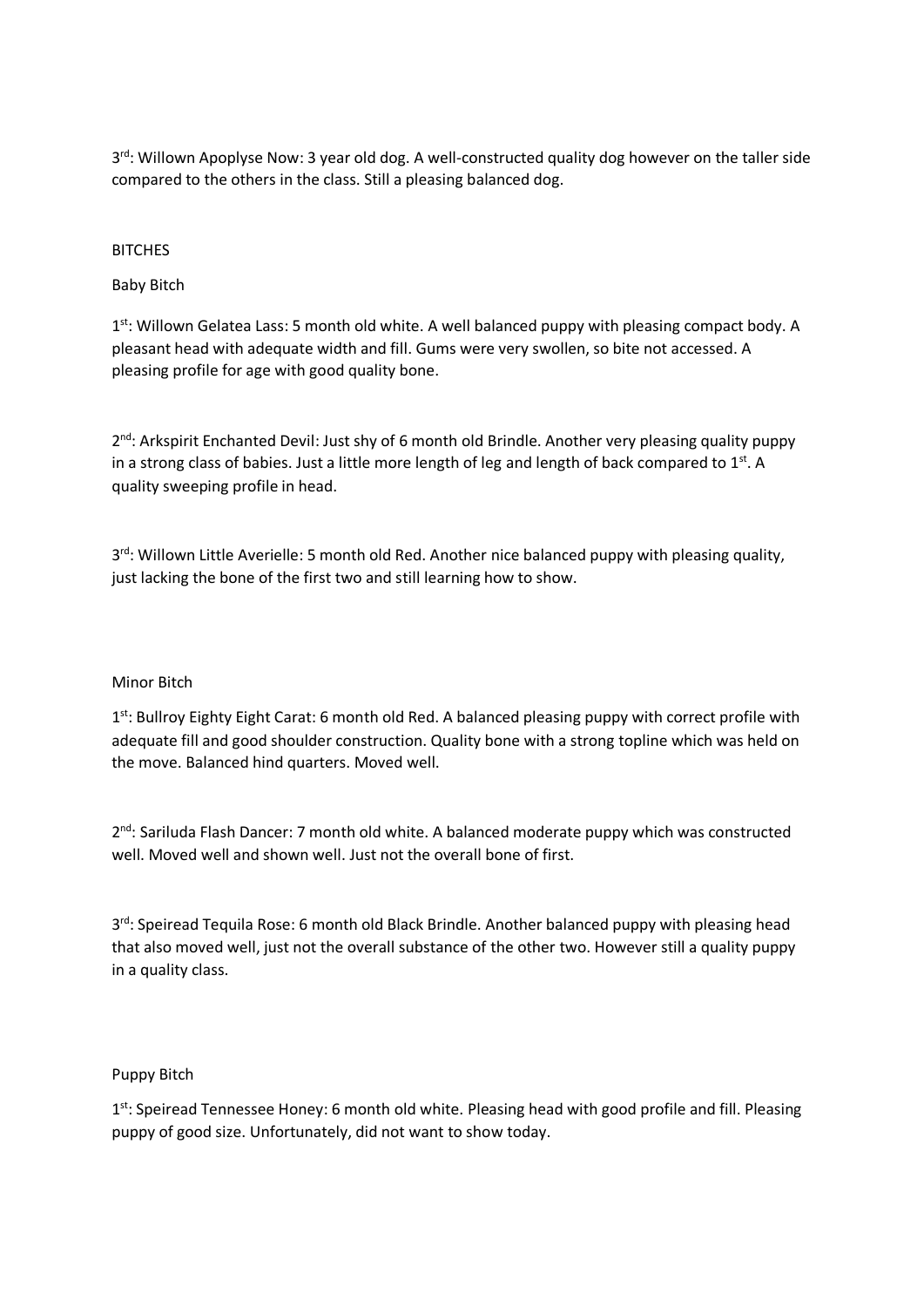2<sup>nd</sup>: Robarc Chocolate Chip: 9 month old Brindle. Balanced puppy, however on the bigger side and not as clean on the move. Shown well for its first time in the ring.

## Junior Bitch

1<sup>st</sup>: Hulia Miss Molly: 12 month old Brindle. Nice filled head with good profile and fill. A well constructed and balanced puppy. Moved well and good size.

2<sup>nd</sup>: Kahmins Scandalus: 15 month old white. Another pleasant head again with a good correct eye and ear placement. Well angulated behind but would like to see a better angled shoulder and prefer a little less length in the back, still a quality specimen though.

3<sup>rd</sup>: Willown One In A Million: 12 month old Tri Colour. Another well presented bitch with a pleasing head. An overall balanced bitch and presented well, however a smaller eye would give a more pleasing expression and once again prefer a little less length in the back. Presented very well.

#### Intermediate Bitch

1<sup>st</sup>: Kahmins Electric Skies: 2 ½ year old Black Brindle. A smaller bitch with a pleasing head and good length of neck. A well balanced bitch however could have a more angulated shoulder and stifle. In exceptional condition and showed and presented very well.

2<sup>nd</sup>: Romierez Silver Fern: 20 month old white. A balanced well constructed pleasing bitch however taller than first place. Mouth just off. Moved well.

3<sup>rd</sup>: Belikov Demi Rose: 21 month old Red. Bitch with a strong head and good profile. Overall not as well constructed front and behind as the first two and would prefer a shorter back.

#### Australian Bred Bitch

1<sup>st</sup>: Ch Speiread Igotcha Bling: 2 <sup>1</sup>/<sub>2</sub> year old white bitch. A bitch with a strong profile and well filled muzzle. Bite just off. Good neck into well placed shoulders. Good bone and nice tight feet. A strong topline which was held on the move. Good size. Was a very deserving RBCC and RUBIS winner.

2<sup>nd</sup>: Hulia Angel Hand (AI): Just shy of 4 year old Red. Another quality bitch which was well balanced with a pleasing head and moved well. Just lacking the finish of the first-place winner.